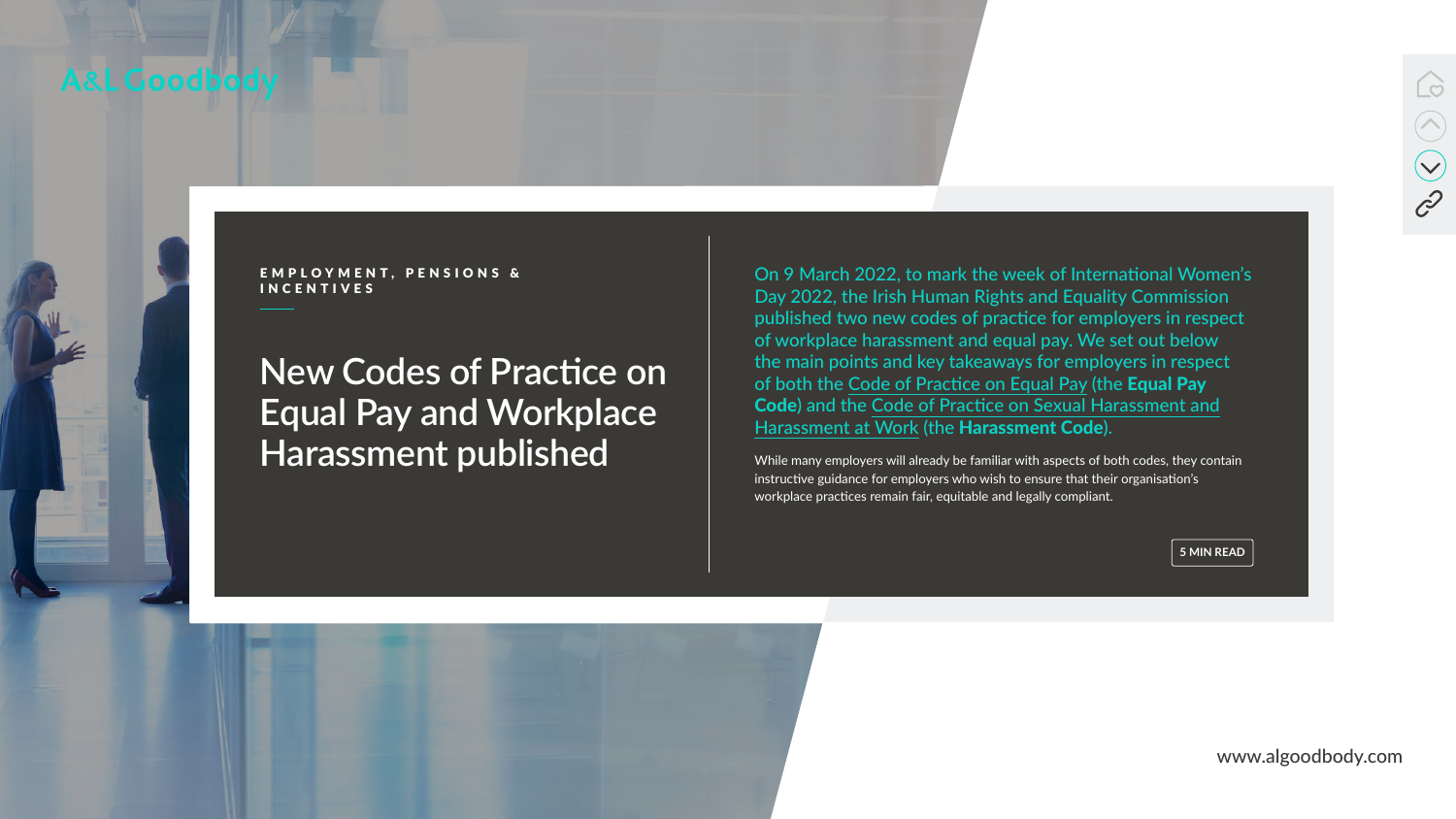#### Key takeaways from the Equal Pay Code

- The Equal Pay Code reminds employers that while the phrase "*equal pay*" is most commonly used, it is important to note that the relevant obligations under the Employment Equality Acts 1998-2015 (the EEA) pertaining to equal pay refer to "*remuneration*" which is inherently broader than basic pay, and includes allowances, bonuses and other non-cash benefits.
- The Equal Pay Code recommends employers incorporate a job evaluation model as the most effective method of eliminating pay inequality. This typically involves undertaking a detailed audit and review of remuneration data and practices to ensure that any noncompliant or questionable practices are identified and that businesses remain transparent with staff.
- **The Equal Pay Code encourages** employers to incorporate elements of employee participation at all stages of any review or change to remuneration practices, and makes it clear that (particularly where businesses are large and well-resourced) such undertakings should not be limited to a small group of individuals. It also goes on to suggest that any actions be carried out with "*consensus*" rather than simple voting,
- A detailed review process is set out in the Equal Pay Code, which includes steps such as collection of job data, analysis of jobs, analysis of pay data and implementing corrective measures where issues are identified.
- The Equal Pay Code reminds employers that a detailed process should be in place for employees to ventilate concerns regarding pay inequality and discrimination, including both informal and formal avenues of resolution. The Equal Pay Code also sets out a useful summary of the various avenues of redress available to employees who are the subject of pay discrimination and victimisation.
- **Notal** Where a pay equality issue has been identified (e.g. following a successful claim), the Equal Pay Code sets out a number of recommended strategies and measures that can be introduced to combat future issues. This includes setting up a monitoring system with input from workers and trade unions (where applicable), adding transparency to all remuneration practices, ensuring benchmarking is free from bias, and reviewing recruitment and promotion practices to eliminate bias and stereotyping.

New Codes of Practice on Equal Pay and Workplace Harassment published | 2022



but notes that this may not be possible in all circumstances.



#### The Equal Pay Code

The topic of pay equality is a hot topic in Irish employment law. With the imminent rollout of Gender Pay Gap Reporting for many businesses, as well as other existing regulatory ESG requirements for certain sectors such as financial services, the Equal Pay Code includes a welcome set of principles, guidelines and recommendations for employers to refer to when conducting remuneration reviews and implementing new structures.

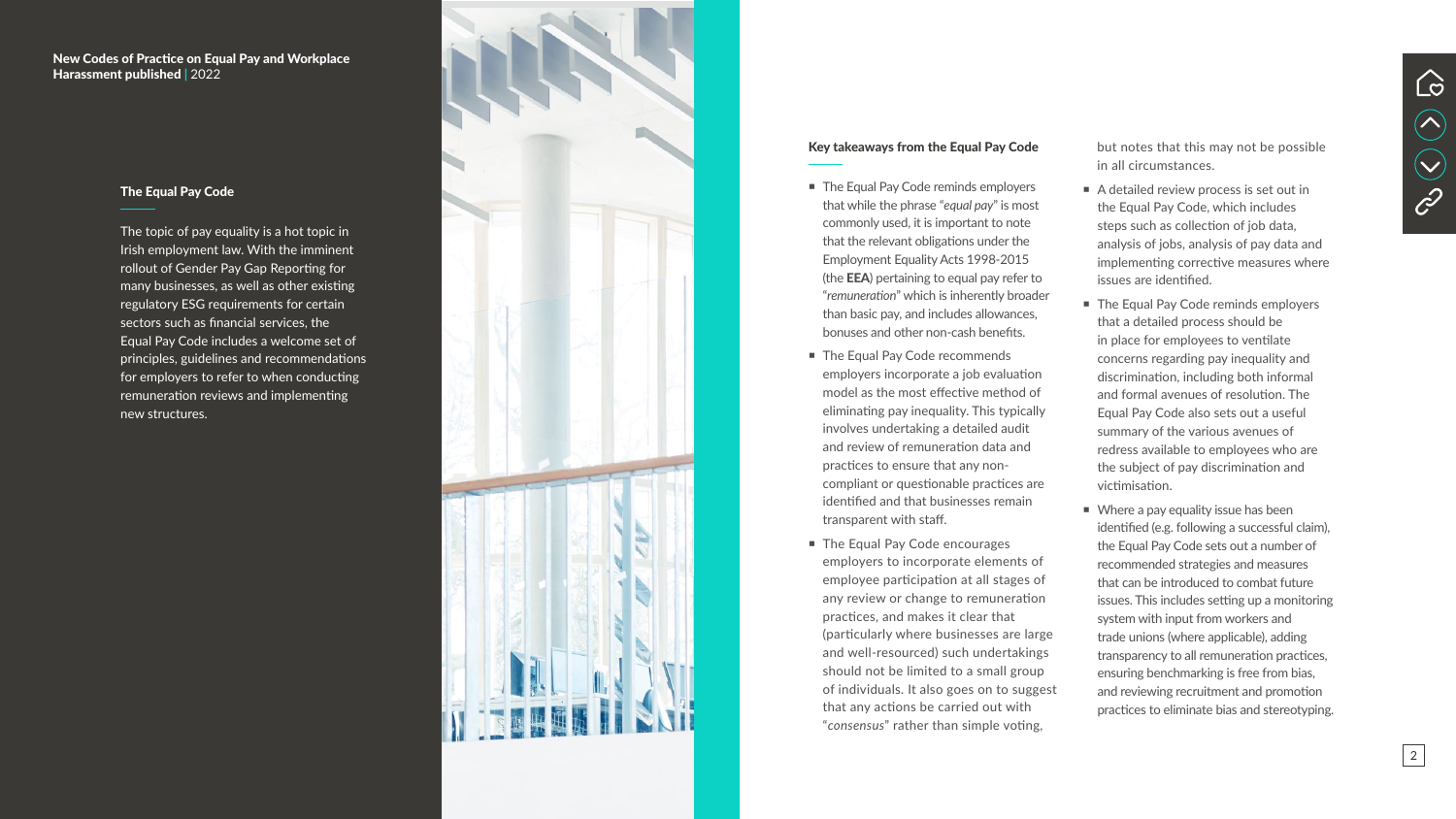### Key takeaways from the Harassment Code

- The Harassment Code does not create new obligations for employers. However, it does provide a useful nutshell summary of the law relating to harassment and sexual harassment as well as best practice steps to combat such behaviour.
- $\blacksquare$  It reiterates that the intention of the perpetrator sexual harassment or harassment is irrelevant. The effect of the behaviour on the employee is what is determinative.
- A key theme of the Harassment Code is the development and implementation by employers of policies and procedures which establish working environments free of harassment. In this respect, it recommends that employers implement a policy which encourages employees to challenge harassment and sexual harassment in the workplace and provides for a staged approach to the resolution of complaints. Welcome news for employers, however, is that most fit for purpose Dignity at Work policies will already substantially deal with the matters recommended by the Code.
- The Harassment Code encourages the publication and communication of relevant policies and procedures in an accessible and user-friendly format to accommodate persons with disabilities and people whose first language may not be English. It also encourages employers to implement training for managers, supervisors and all staff on strategies to prevent harassment and recommends that this should happen during staff induction or through appropriate awareness-raising initiatives.
- The Harassment Code highlights that persons with disabilities, those with precarious employment contracts, new workers and immigrant workers, are particularly vulnerable to sexual harassment and harassment. Additional measures may be required to ensure a safe place of work for employees belonging to these categories.

### New Codes of Practice on Equal Pay and Workplace Harassment published | 2022





#### The Harassment Code

In an era of the "*me too*" movement and the growing recognition of the prevalence of harassment and sexual harassment in the workplace, the publication of Harassment Code is a very welcome reminder to employers and employees of their respective obligations and rights in this area.

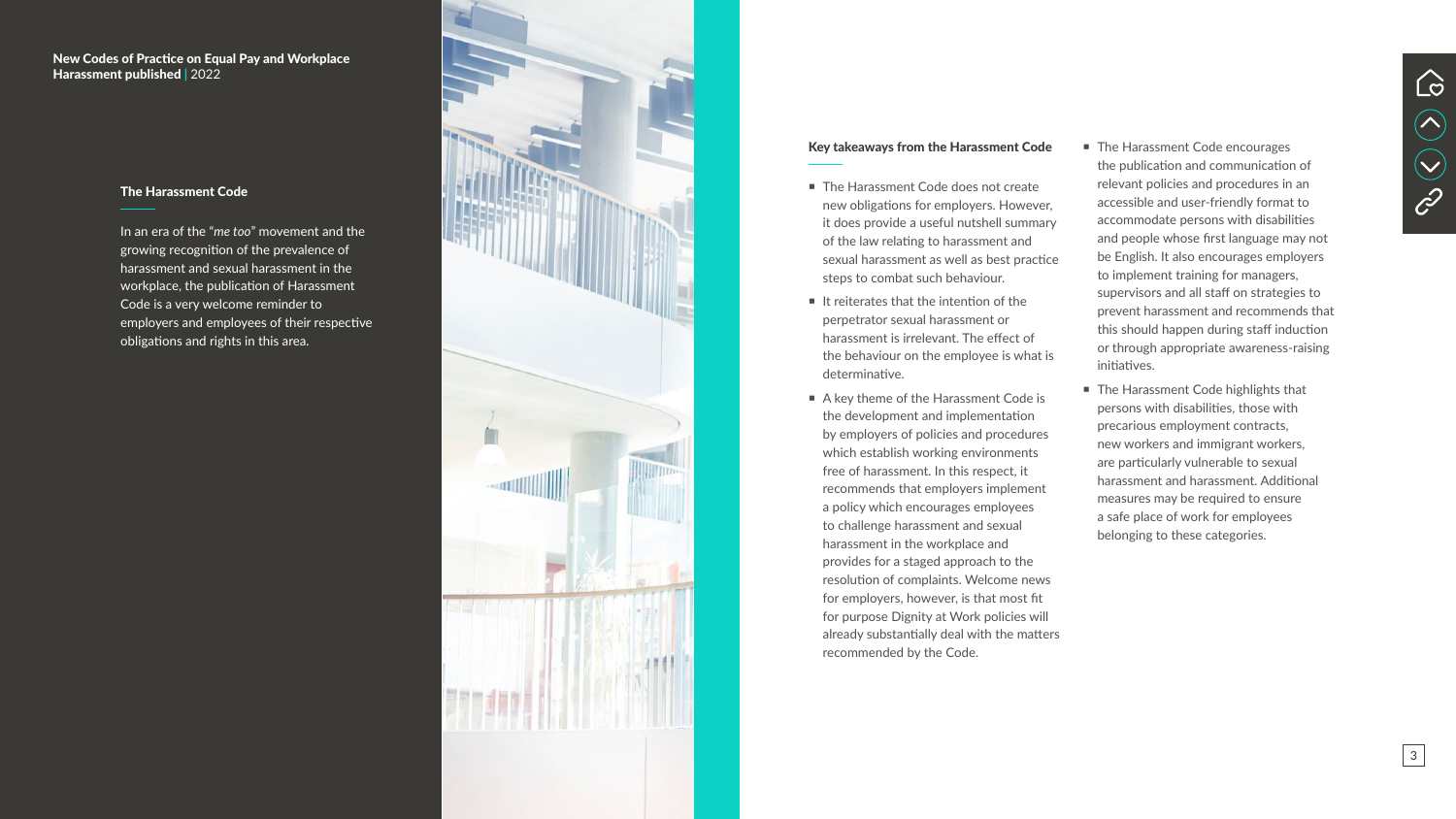#### What's new for employers in these Codes?

As regards the Equal Pay Code, the obligation to ensure that employees of different genders are paid equally for the same or similar work is not new, and has long been a feature of Irish law under the EEA. However, with increased focus on gender equality as a hot topic, it has become clear that issues of discrimination and inequality still persist in many businesses and industries in Ireland. While the Equal Pay Code does not make any substantive change to the law in this area, the recommendations contained in the Equal Pay Code include a welcome collection of guidelines for employers to follow when revising their remuneration practices and policies. Something which many employers will be doing in anticipation of the imminent rollout of Gender Pay Gap Reporting.

The same can be said for the Harassment Code, which does not make any substantive changes to the law but rather outlines best practice steps which may be taken in order to establish working environments free of harassment. It does however introduce

a new concept of a "*champion*" - who is a senior level employee that would be outside the HR structure and tasked with being an independent voice advocating for a diverse workplace culture free from harassment where all employees feel respected. It also provides examples of how employers should monitor policies to track their effectiveness, such as by conducting staff surveys, anonymised questionnaires and discussion at training courses.

#### Are these Codes legally binding?

While the Codes themselves are not legally binding, employers who choose to ignore the codes will do so at their own peril. The codes are admissible in evidence in proceedings before a court or in proceedings under the EEA and in proceedings before the Workplace Relations Commission (**WRC**) or the Labour Court.

It is therefore highly likely that where claims related to pay equality and/or harassment come before bodies such as the WRC, the contents of the Equal Pay Code and/or the Harassment Code will be referred to in

support of related claims, and may be used





as a benchmark against which employers will be judged. Failure to properly implement good equality practices in the workplace can lead to significant adverse consequences for employers, including the incurrence of legal costs in defending claims, as well as the reputational harm that comes with such outcomes both in terms of media coverage and employee relations generally. It is therefore incumbent on employers to take notice of these codes, and ensure that their existing policies and structures are compliant. For further information relating to this topic, please contact [Kevin Slattery,](https://www.algoodbody.com/our-people/kevin-slattery) Associate, [Joe](mailto:jmahon%40algoodbody.com?subject=) [Mahon](mailto:jmahon%40algoodbody.com?subject=), Solicitor, or any member of [ALG's](https://www.algoodbody.com/services-people/employment-pensions-incentives) [Employment team](https://www.algoodbody.com/services-people/employment-pensions-incentives).